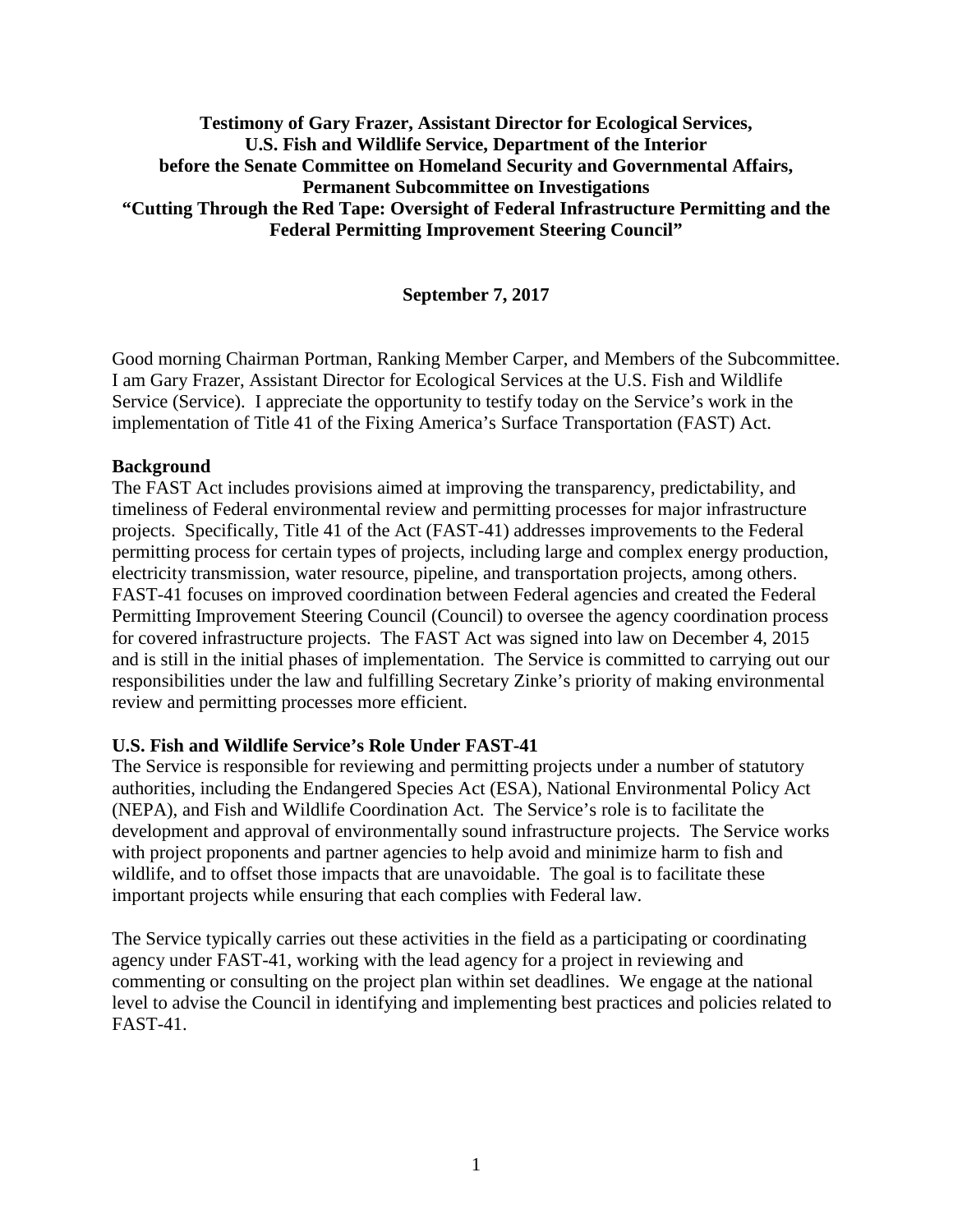The overwhelming majority of the Service's actions are carried out at the field level. The Service's local field staff have in-depth knowledge of the ecosystems in which they work and the species that inhabit them, bringing expertise to project reviews to facilitate efficient, projectspecific analyses. Larger and more complex projects, like those covered by FAST-41, may fall under the jurisdiction of multiple field or regional offices. As we move forward with the implementation of FAST-41, we will be reviewing our processes to maximize our effectiveness in conducting consultations and project evaluations spanning multiple field and regional offices. Our objective is to provide project proponents and partner agencies with consistent and efficient processes and, where feasible, a single point of contact.

At this time, the Service is either a cooperating or participating agency in 18 projects, and all eight of the Service's regions are engaged in the review of FAST-41 covered projects. Two of those projects are highlighted below:

# *NEXUS Gas Transmission Project and Texas Eastern Appalachian Lease Project*

The Service was able to conclude formal consultation under the ESA in less than two months on NEXUS Gas Transmission LLC's proposed pipeline in Ohio and Michigan, largely thanks to early and robust discussions between the Service and NEXUS. In this case, NEXUS initiated discussions with the Service early in the process, actively sought and implemented Service recommendations, and drafted detailed and innovative conservation measures. Coordination between the Service, NEXUS, and our partner agencies was smooth as a result of early consultation, voluntary avoidance of important resources, and cooperative discussion and analysis.

# *Gateway West Transmission Line Project*

The Gateway West project is a proposed interstate transmission line between Idaho and Wyoming, spanning two Service regions and field offices; segments 8 and 9 of the project are covered by FAST-41. The Service's Wyoming Fish and Wildlife Office coordinates our role as a participating agency working with the project's lead agency, the Bureau of Land Management (BLM), to provide reviews under the ESA and other statutes within BLM's mandated timelines. Project meetings include many stakeholders, increasing transparency and allowing engaged agencies and project proponents to build consensus when considering changes to the proposed project to minimize impacts to fish and wildlife resources. The Service continues to work with BLM to facilitate the permitting processes for segments 8 and 9 of this project.

# **Conclusion**

As discussed above, FAST-41 provides a platform for more efficient and effective review and permitting of large and complex infrastructure projects. The Service is focused on building efficiencies into our review and permitting processes that will improve and expedite consideration of many projects, regardless of whether a project is covered under FAST-41.

The Service is committed to improving the environmental review process to facilitate environmentally sound infrastructure development through timely, transparent, and predictable reviews, while ensuring the conservation of our nation's fish and wildlife resources. We view FAST-41 as a constructive framework for arriving at more timely decisions. In addition to facilitating increased coordination, FAST-41 increases the accountability of all parties involved